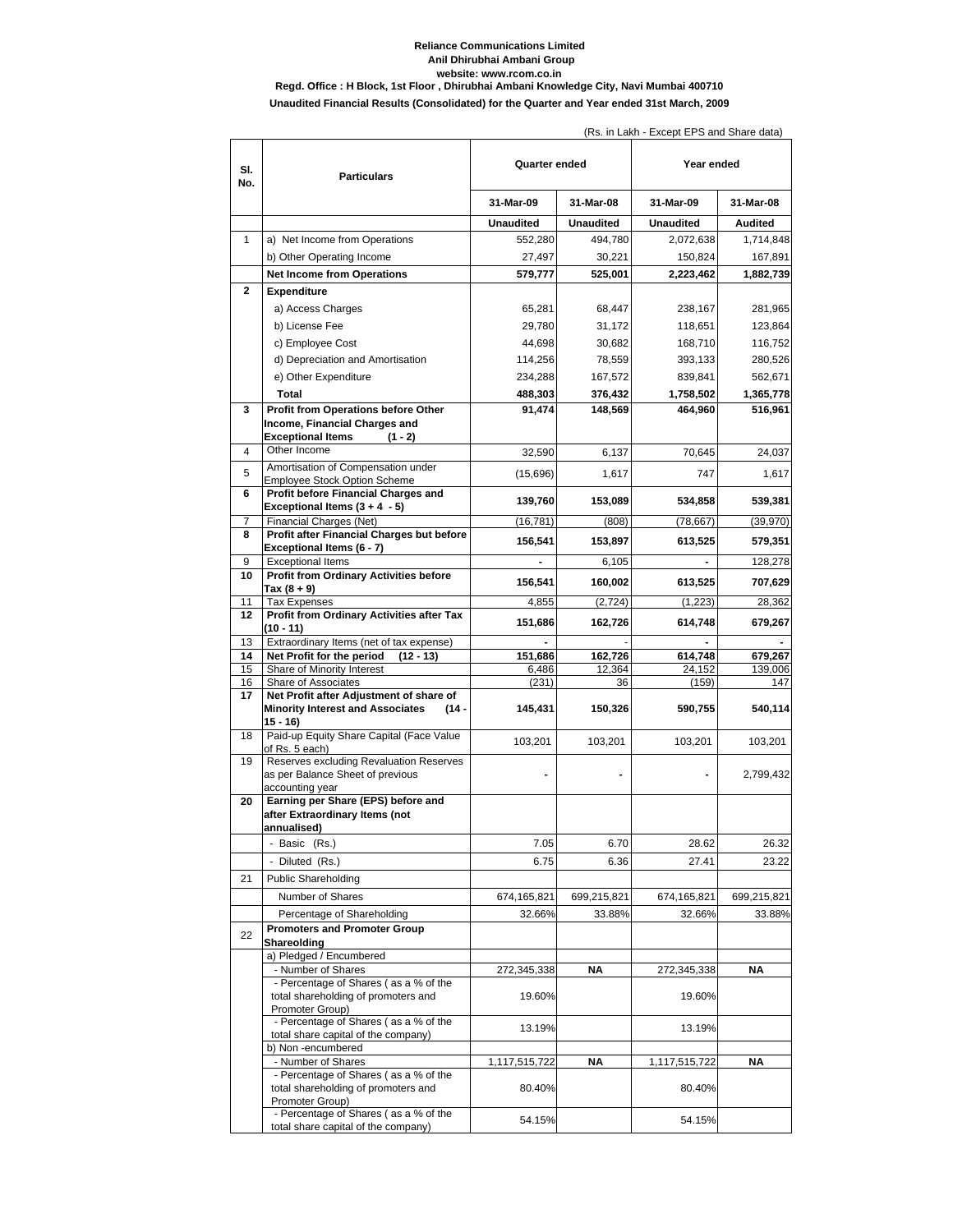| SI.<br>No. | <b>Particulars</b>                                                               | Quarter ended        |                      | Year ended           |                      |
|------------|----------------------------------------------------------------------------------|----------------------|----------------------|----------------------|----------------------|
|            |                                                                                  | 31-Mar-09            | 31-Mar-08            | 31-Mar-09            | 31-Mar-08            |
|            |                                                                                  | <b>Unaudited</b>     | <b>Unaudited</b>     | <b>Unaudited</b>     | Audited              |
| 23         | <b>Segment Revenue</b>                                                           |                      |                      |                      |                      |
|            | a) Wireless                                                                      | 450,154              | 416,084              | 1,736,776            | 1,521,354            |
|            | b) Global                                                                        | 188,029              | 152,571              | 677,605              | 547,506              |
|            | c) Broadband                                                                     | 70,753               | 50,995               | 252,427              | 178,673              |
|            | d) Investments                                                                   | 7,013                | 2.430                | 34,520               | 15,269               |
|            | e) Others / Unallocated                                                          | 24,307               | 4,406                | 66,462               | 27,782               |
|            |                                                                                  |                      |                      |                      |                      |
|            | Total                                                                            | 740,256              | 626,486              | 2,767,790            | 2,290,584            |
|            | Less: Inter segment revenue                                                      | (127, 889)           | (95, 348)            | (473, 683)           | (383, 808)           |
|            |                                                                                  |                      |                      |                      |                      |
|            | <b>Income from Operations</b>                                                    | 612,367              | 531,138              | 2,294,107            | 1,906,776            |
| 24         | <b>Segment Results</b>                                                           |                      |                      |                      |                      |
|            | Profit / (Loss) before Tax and Financial<br>Charges from each segment            |                      |                      |                      |                      |
|            | a) Wireless                                                                      | 90,199               | 109,946              | 394,809              | 412,510              |
|            | b) Global                                                                        | 28,586               | 26,340               | 84,737               | 83,712               |
|            | c) Broadband                                                                     | 20,897               | 18,620               | 81,500               | 62,628               |
|            | d) Investments                                                                   | 7,013                | 2,424                | 34,520               | 15,263               |
|            | e) Others / Unallocated                                                          | (22, 631)            | (2,624)              | (59, 961)            | (33, 115)            |
|            | <b>Total</b>                                                                     | 124,064              | 154,706              | 535,605              | 540,998              |
|            | Less : Amortisation of Compensation under<br><b>Employee Stock Option Scheme</b> | (15,696)             | 1,617                | 747                  | 1,617                |
|            | Less: Financial Charges (Net)                                                    | (16, 781)            | (808)                | (78, 667)            | (39, 970)            |
|            | Less: Exceptional Items                                                          |                      | (6, 105)             |                      | (128, 278)           |
|            | <b>Total Profit before Tax</b>                                                   | 156,541              | 160,002              | 613,525              | 707,629              |
|            |                                                                                  |                      |                      |                      |                      |
| 25         | <b>Capital Employed</b>                                                          |                      |                      |                      |                      |
|            | (Segment assets - Segment liabilities)                                           |                      |                      |                      |                      |
|            | a) Wireless                                                                      | 4,333,788            | 2,994,820<br>859,994 | 4,333,788            | 2,994,820            |
|            | b) Global                                                                        | 1,207,369<br>555,958 | 429,040              | 1,207,369            | 859,994              |
|            | c) Broadband<br>d) Investments                                                   | 1,049,939            | 1,138,100            | 555,958<br>1,049,939 | 429,040<br>1,138,100 |
|            | e) Others / Unallocated                                                          | 483,963              | 316,218              | 483,963              | 316,218              |
|            | <b>Total</b>                                                                     | 7,631,017            | 5.738.172            | 7,631,017            | 5,738,172            |